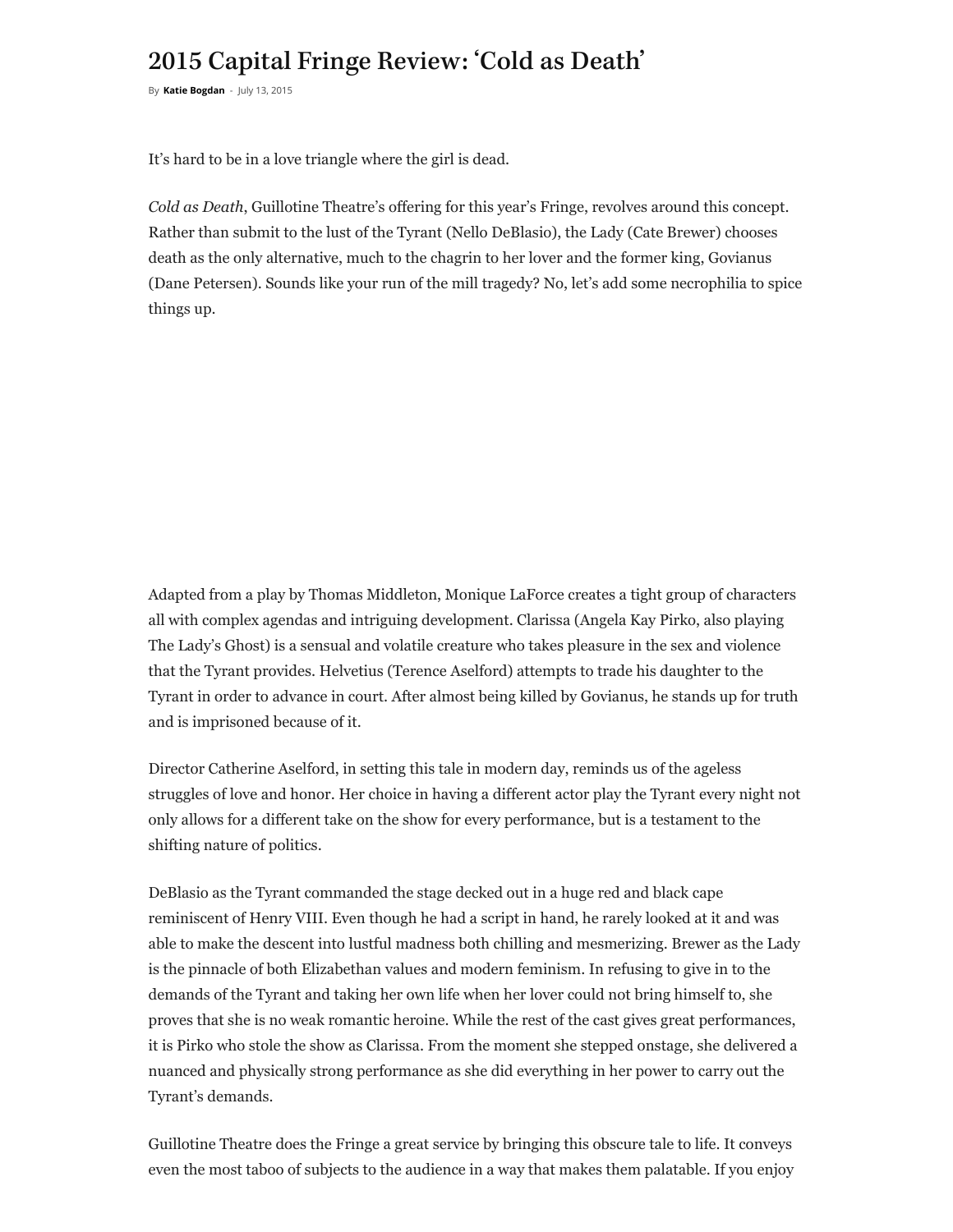your plays with a darker side, you definitely don't want to miss this one.

Running Time: 70 minutes with no intermission

*[Cold as Death](https://www.capitalfringe.org/events/594-cold-as-death)* plays through July 25, 2015 at Gallaudet University: Eastman Studio Theatre, Florida Ave NE & 8th St NE**,** in Washington, D.C. Tickets may be purchased at the door or their **[Capital Fringe page.](https://www.capitalfringe.org/events/594-cold-as-death)**

## **RATING: BEST OF THE 2015 CAPITAL FRINGE**

## **[Katie Bogdan](https://dcmetrotheaterarts.com/author/katie-bogdan/)**

Katie Bogdan is a rising junior musical theatre major at Catholic University. Area credits include: Les Miserables (Madame Thernadier u/s) at Montgomery College Summer Dinner Theatre and An Evening with Jason Robert Brown (Red Branch Theatre Company). She is an avid reader and writer with a passion for directing. This is her first year with Fringe.

## FOLLOW US ON INSTAGRAM **[@DCMETROTHEATERARTS](https://www.instagram.com/dcmetrotheaterarts)**